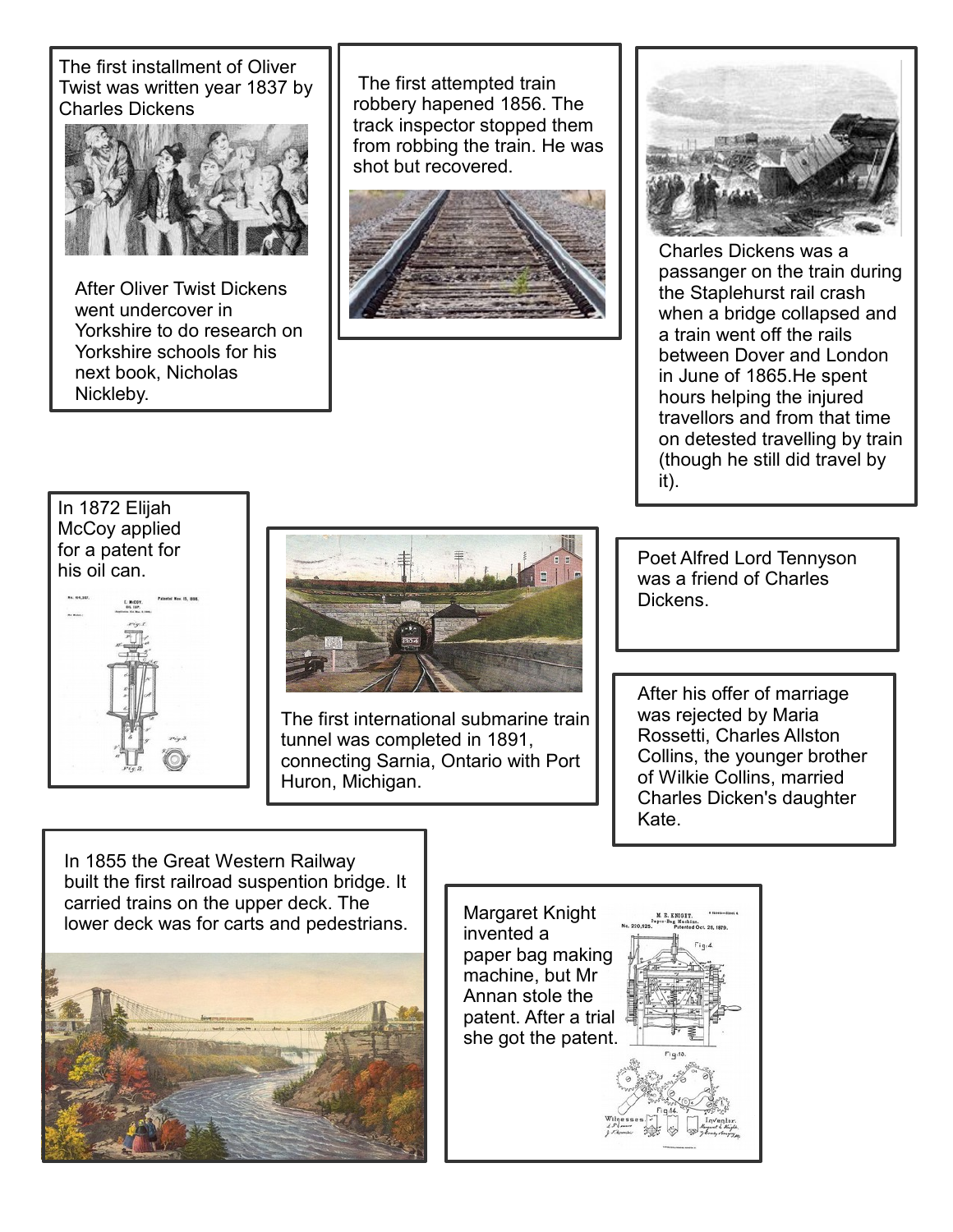

In 1794, when Jane Austen was 19, her cousin Eliza's husband, a French Count, was executed by guillotine. Eliza and a servant fled for their lives, and Eliza would eventually marry Jane's brother Henry.

1854 Florence Nightingale sets off for Turkey with a group of nurses. They work to clean up the hospitals and change the way soldiers are treated.





In 1803 two of Jane Austen's brothers, Charles and Frank, sailed with the Royal Navy preparing for a potential invasion from Napoleon that did not come.



Prince Albert died in 1861.

Jane Austen's brother, Henry, used the same physician that the prince regent, the eventual King George IV, used. Through this connection he learned that the prince regent kept copies of Jane Austen's work at each of his residences, and the prince regent offered that Jane could dedicate her next book to him. Jane was reluctant to do that because of the prince's vulgar habits but did so in 1815, dedicating Emma to him.



**Florence Nightingale** started her first job in 1853, at 33 years old, in a hospital on Harley Street, London. The job was unpaid.



During the American civil war, Florence Nightingale is asked by the Secretary of War for the North, for advice on organizing army hospitals. Later in the year the British War office asks Florence for advice on keeping healthy the soldiers they have sent to Canada (to potentially join the war).

In 1861 Florence Nightingale is asked to help with a work house infirmiary in London and sends nurses off to help re-organize it. Florence is inspired to start pushing for new laws to help improve workshouse conditions.

Jane Austen's book Northhanger Abbey responded to gothic novels such as Ann Radcliff's Mysteries of Udolpho.